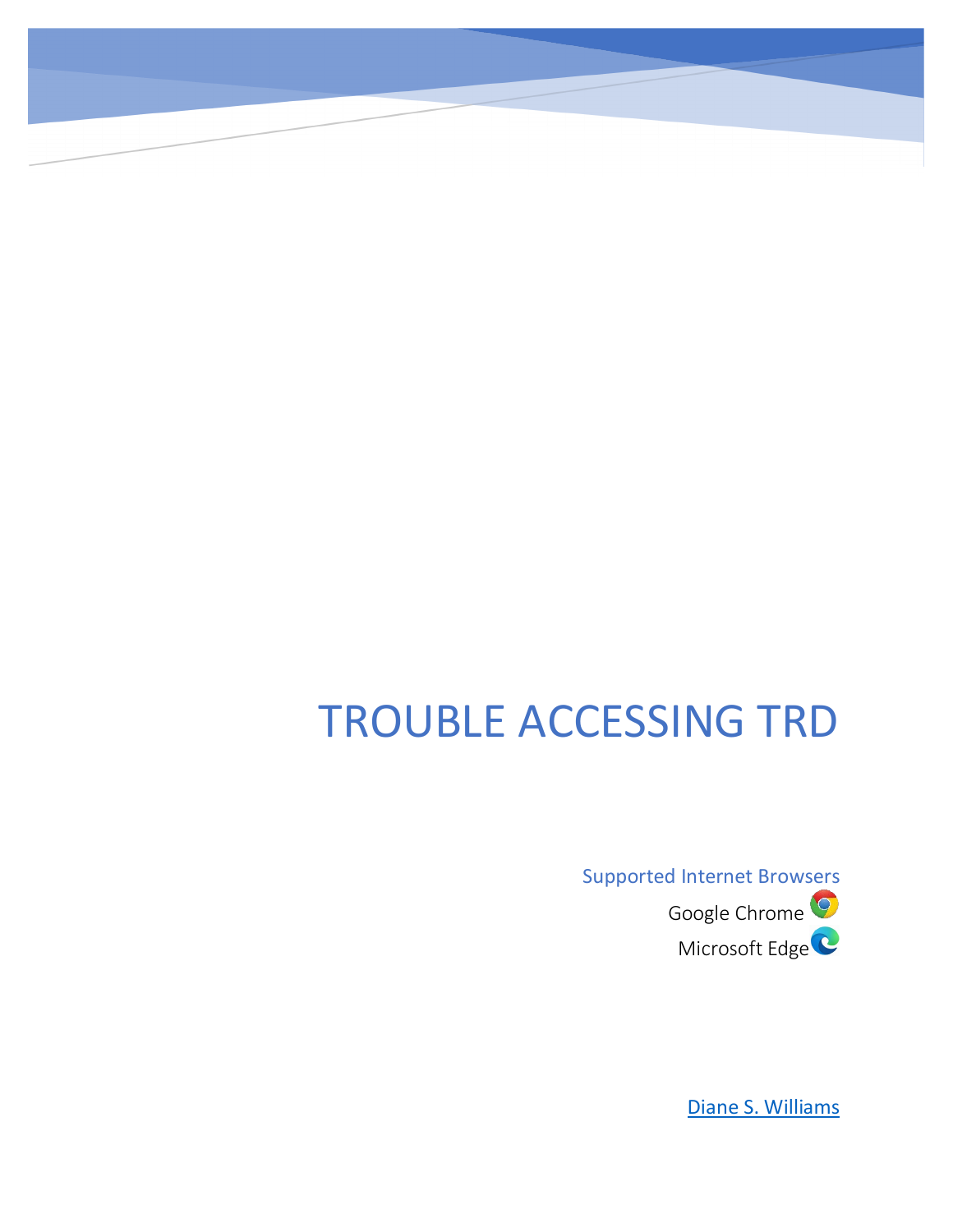# Table of Contents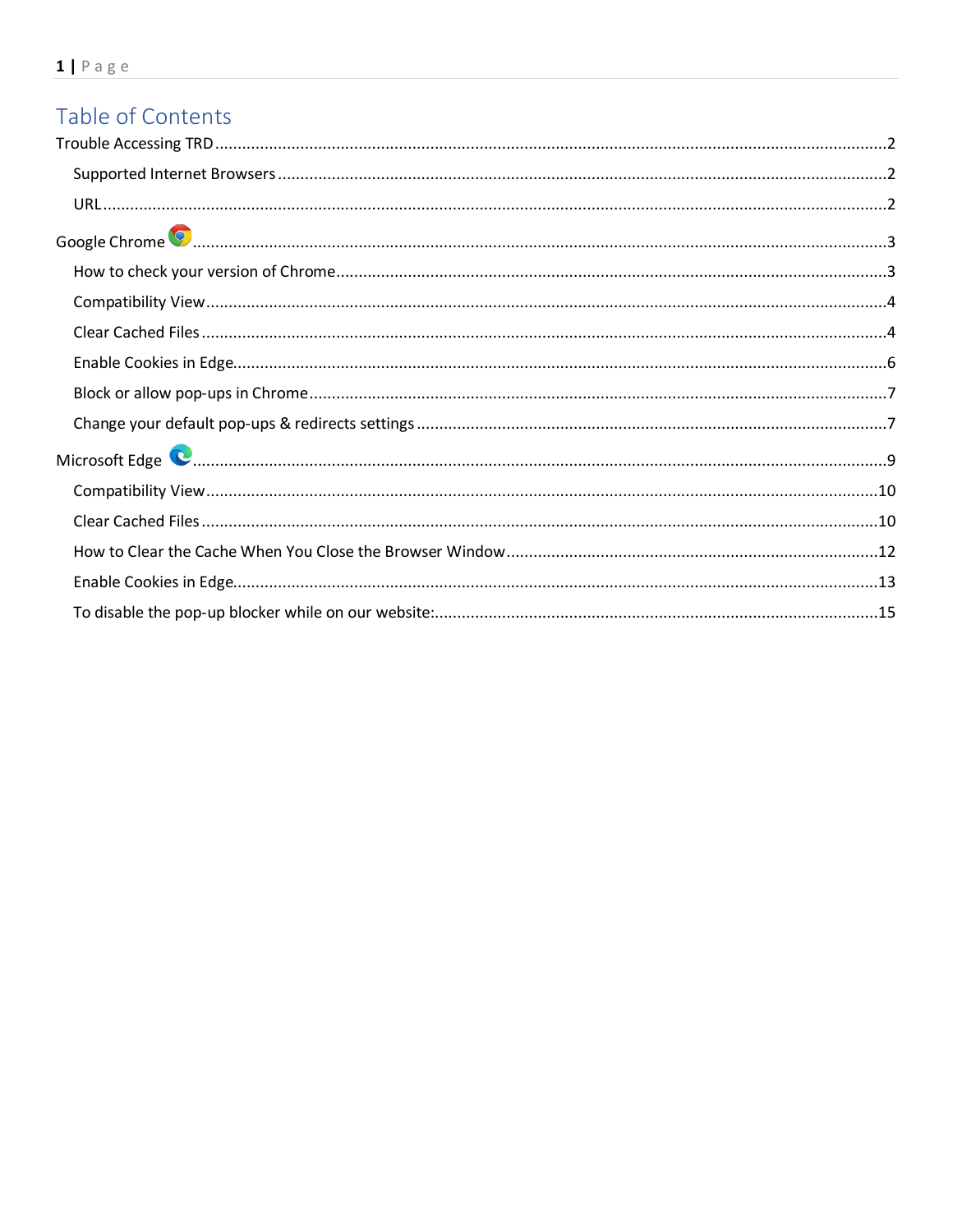# <span id="page-2-0"></span>Trouble Accessing TRD

# <span id="page-2-1"></span>Supported Internet Browsers

Make sure you are using Google Chrome  $\bullet$  or Microsoft Edge  $\bullet$ . Other browsers, such as Internet Explorer, Firefox and Safari are not supported and/or might not function properly.

# <span id="page-2-2"></span>TRD URL

Make sure you are using the correct TRD link: [https://trd.firstam.com](https://trd.firstam.com/)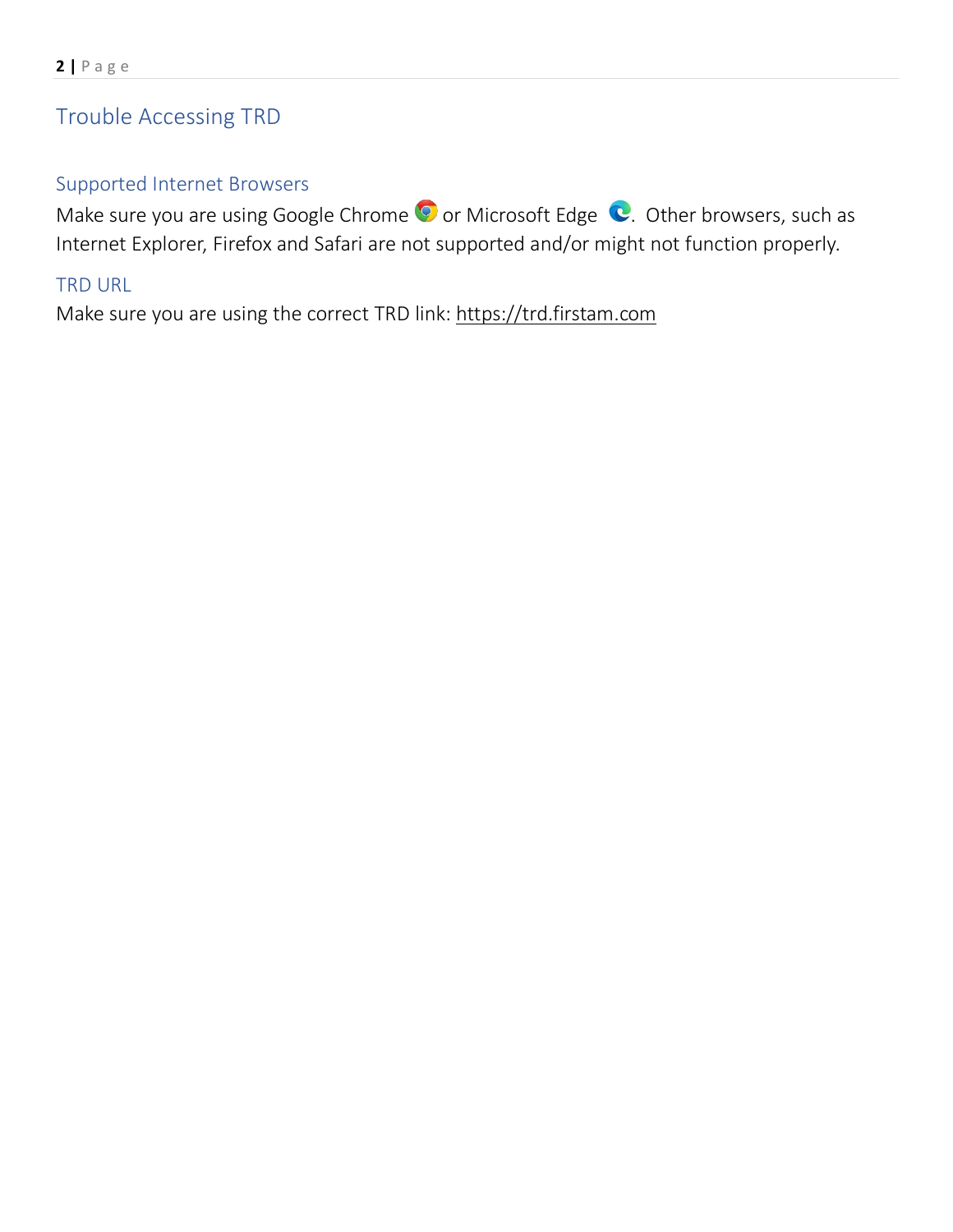# $\bullet$

# <span id="page-3-1"></span><span id="page-3-0"></span>How to check your version of Chrome

 $\frac{1}{2}$ 

### 2. Select Help



### 3. Select "About Google Chrome."

| About Google Chrome |                   |
|---------------------|-------------------|
| Help center         |                   |
| Report an issue     | $Alt + Shift + I$ |

# 4. Make sure your version is up to date.

| About Chrome                                                                                                                                                                               |    |
|--------------------------------------------------------------------------------------------------------------------------------------------------------------------------------------------|----|
| Google Chrome                                                                                                                                                                              |    |
| Chrome is up to date<br>Version 95.0.4638.69 (Official Build) (64-bit)                                                                                                                     |    |
| Get help with Chrome                                                                                                                                                                       | Г7 |
| Report an issue                                                                                                                                                                            | г4 |
| Your browser is managed<br>助                                                                                                                                                               |    |
|                                                                                                                                                                                            |    |
| Google Chrome<br>Copyright 2021 Google LLC. All rights reserved.<br>Chrome is made possible by the Chromium open source project and other open source software.<br><b>Terms of Service</b> |    |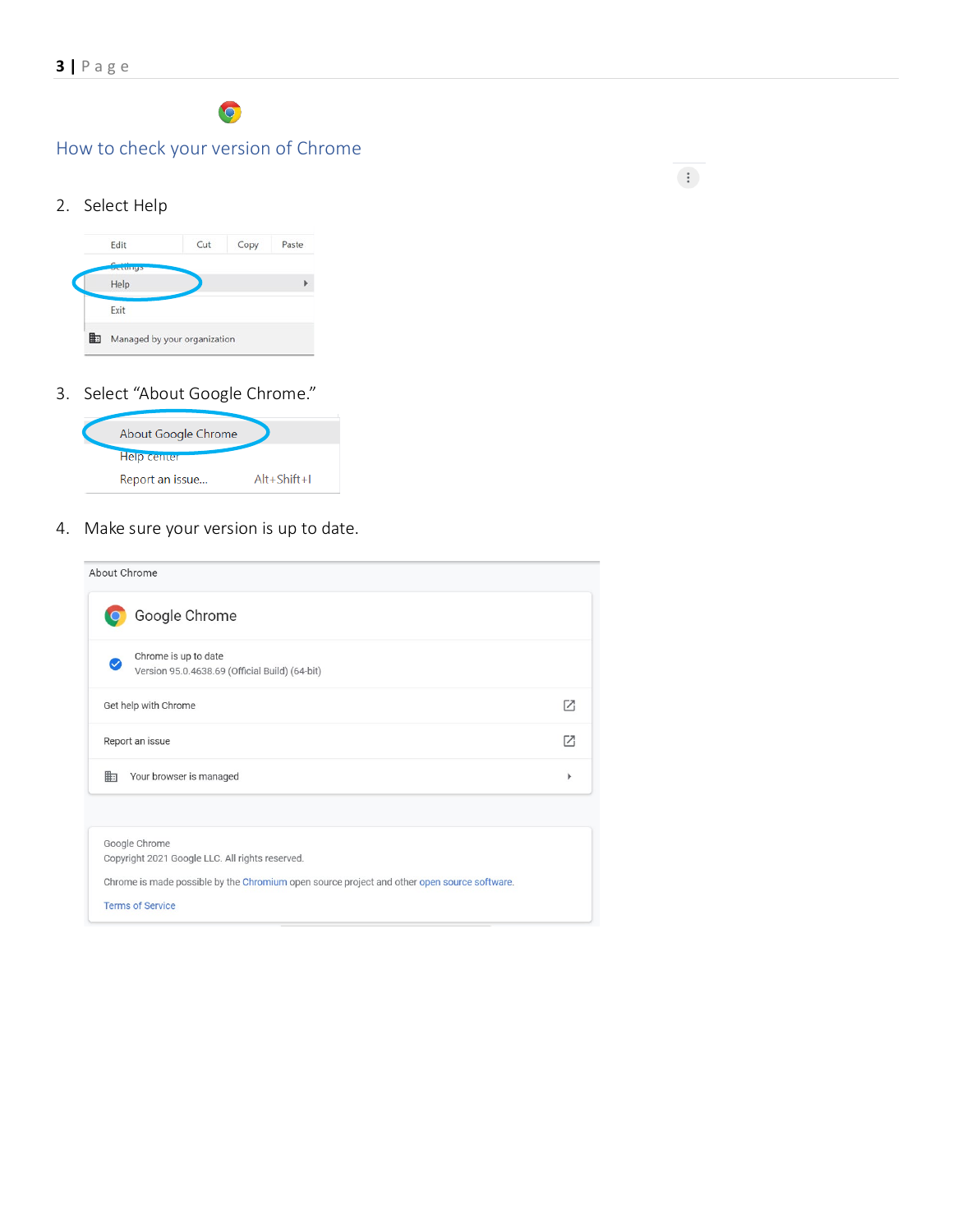# <span id="page-4-0"></span>Compatibility View

There is no setting as "Compatibility Settings" /"Compatibility View Settings" in Google Chrome.

 $\left\langle \frac{1}{2} \right\rangle$ 

# <span id="page-4-1"></span>Clear Cached Files

2. Click More tools

| Find                         |     |      | $Ctrl + F$ |
|------------------------------|-----|------|------------|
| More tools                   |     |      |            |
| Fdit                         | Cut | Copy | Paste      |
| Settings<br>Help             |     |      |            |
| Exit                         |     |      |            |
| Managed by your organization |     |      |            |

3. Then select Clear browsing data.



- 4. At the top, choose a time range. Try deleting in this order for best results.
	- a. Last 24 hours

|   |                  | <b>Basic</b>                                                                         | Advanced                                                                     |
|---|------------------|--------------------------------------------------------------------------------------|------------------------------------------------------------------------------|
|   | Time range       | All time                                                                             |                                                                              |
|   | Clears<br>Cookie | Last hour<br><b>Browsit</b> Last 24 hours<br>Last 7 days<br>Last 4 weeks<br>All time |                                                                              |
|   |                  | your synced data can be cleared.                                                     | Signs you out of most sites. You'll stay signed in to your Google Account so |
|   |                  | Cached images and files                                                              | Frees up 320 MB. Some sites may load more slowly on your next visit.         |
| G |                  | Account when you're signed in. You can delete them anytime.                          | Search history and other forms of activity may be saved in your Google       |
|   |                  |                                                                                      |                                                                              |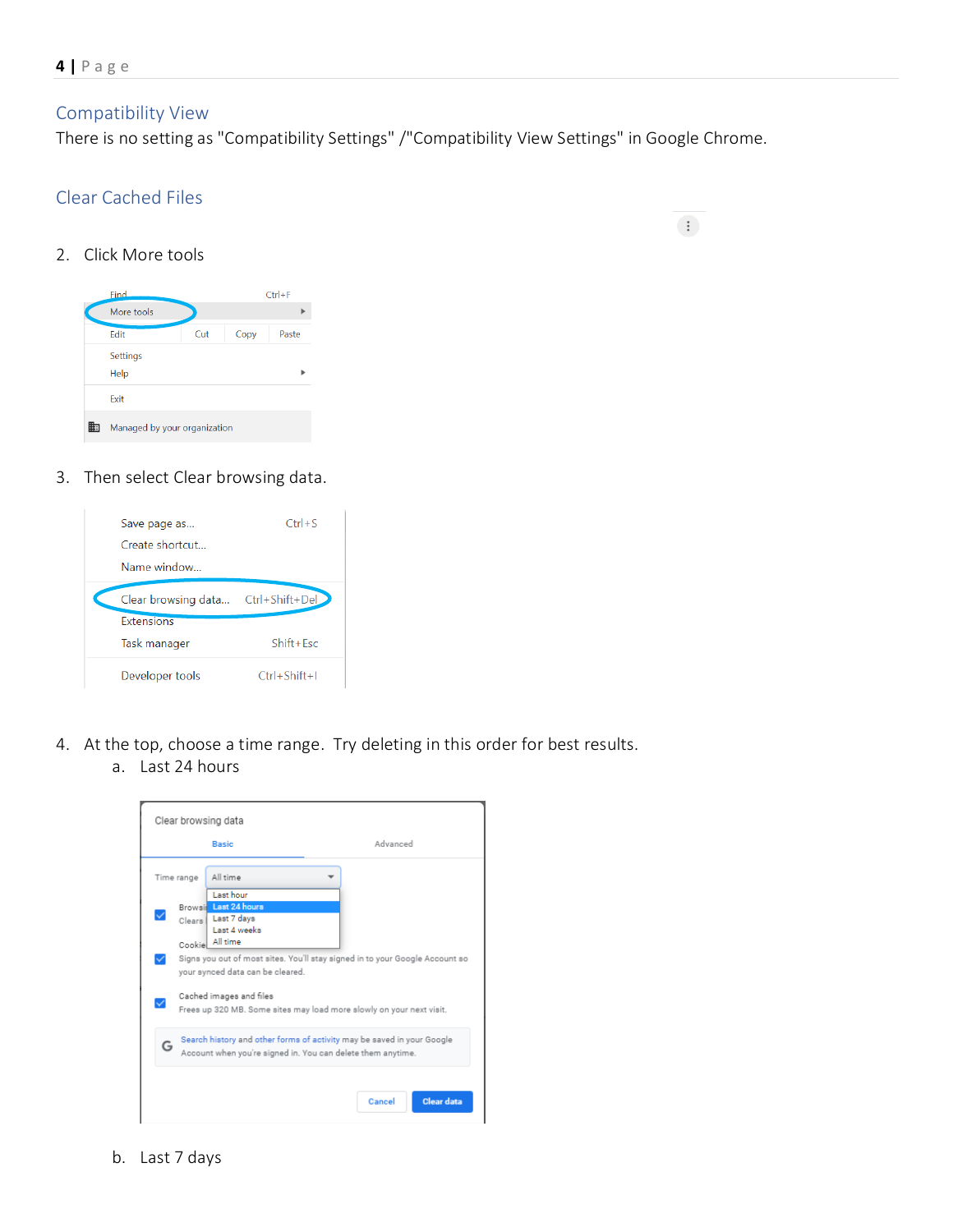|   |            | Clear browsing data                                                                                                                   |                                                                              |
|---|------------|---------------------------------------------------------------------------------------------------------------------------------------|------------------------------------------------------------------------------|
|   |            | <b>Basic</b>                                                                                                                          | Advanced                                                                     |
|   | Time range | All time                                                                                                                              |                                                                              |
|   | Clears I   | Last hour<br>Browsii Last 24 hours<br>Last 7 days<br>Last 4 weeks<br>Cookie All time                                                  |                                                                              |
|   |            | vour synced data can be cleared.                                                                                                      | Signs you out of most sites. You'll stay signed in to your Google Account so |
|   |            | Cached images and files<br>Frees up 320 MB. Some sites may load more slowly on your next visit.                                       |                                                                              |
| Ğ |            | Search history and other forms of activity may be saved in your Google<br>Account when you're signed in. You can delete them anytime. |                                                                              |
|   |            |                                                                                                                                       | <b>Clear data</b><br>Cancel                                                  |

c. All time (to delete everything)

|           |                     | Clear browsing data<br><b>Basic</b>                                            | Advanced                                                                  |
|-----------|---------------------|--------------------------------------------------------------------------------|---------------------------------------------------------------------------|
|           | Time range          | All time                                                                       |                                                                           |
|           | Clears <sup>I</sup> | Last hour<br>Browsir Last 24 hours<br>Last 7 days<br>Last 4 weeks              |                                                                           |
| ✓         |                     | ΔII time<br>Cookies and other site data<br>so your synced data can be cleared. | Signs you out of most sites. You'll stay signed in to your Google Account |
|           |                     | Cached images and files                                                        | Frees up 214 MB. Some sites may load more slowly on your next visit.      |
| $\subset$ |                     |                                                                                | Search history and other forms of activity may be saved in your Google    |
|           |                     |                                                                                | <b>Clear data</b><br><b>Cancel</b>                                        |

- 5. Next to "Cookies and other site data" and "Cached images and files," check the boxes.
- 6. Click Clear data.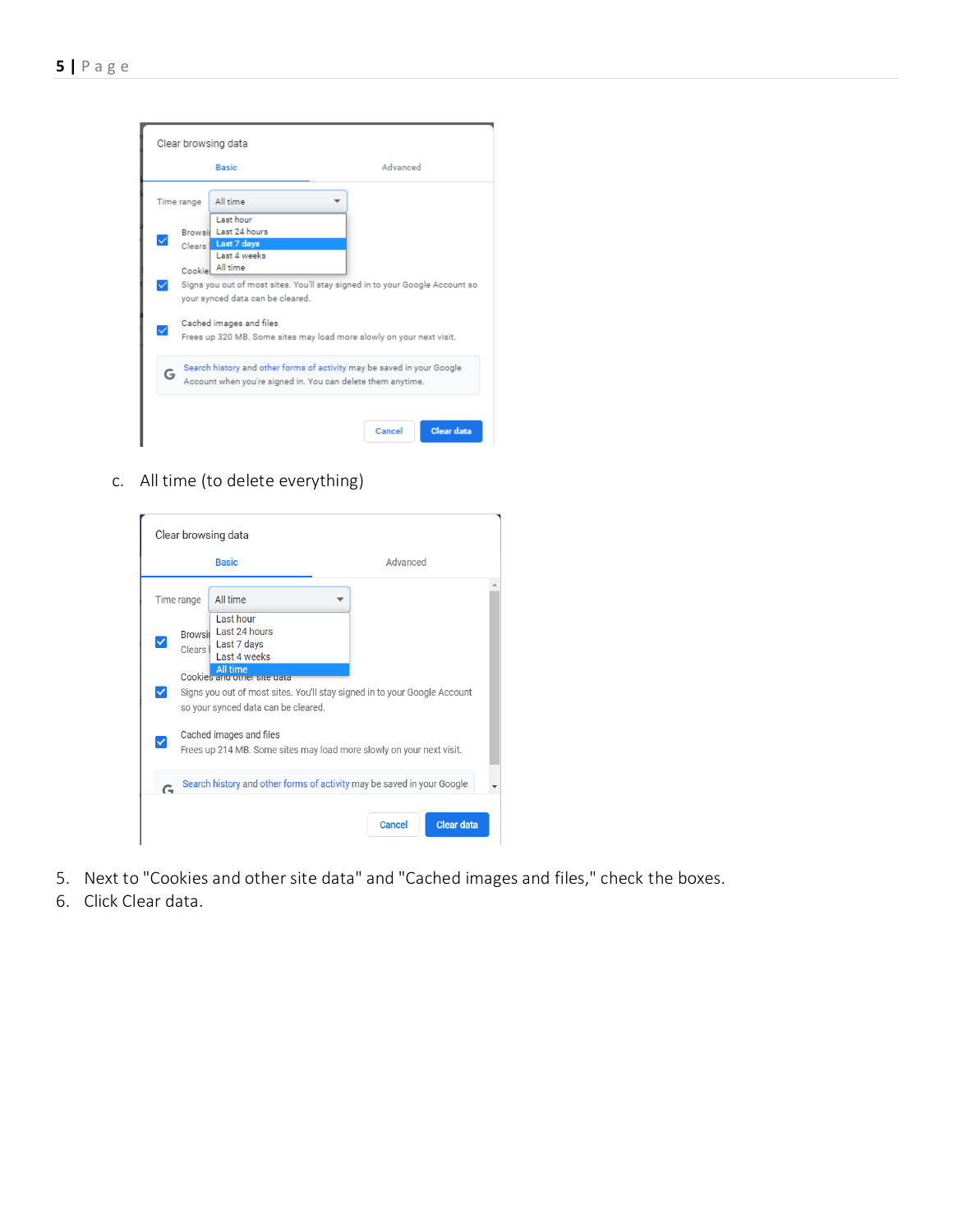# <span id="page-6-0"></span>Enable Cookies in Edge

### 2. Click Settings



3. Under "Privacy and security,"



- 4. Click Cookies and other site data
	- i. Select Allow all cookies



#### General settings

|   | Allow all cookies                                                                                                                           | 冊 | ᄉ |
|---|---------------------------------------------------------------------------------------------------------------------------------------------|---|---|
| ⊛ | Sites can use cookies to improve your browsing experience, for example, to keep you signed in or<br>to remember items in your shopping cart |   |   |
| ⊛ | Sites can use cookies to see your browsing activity across different sites, for example, to<br>personalize ads                              |   |   |

 $\frac{1}{2}$  .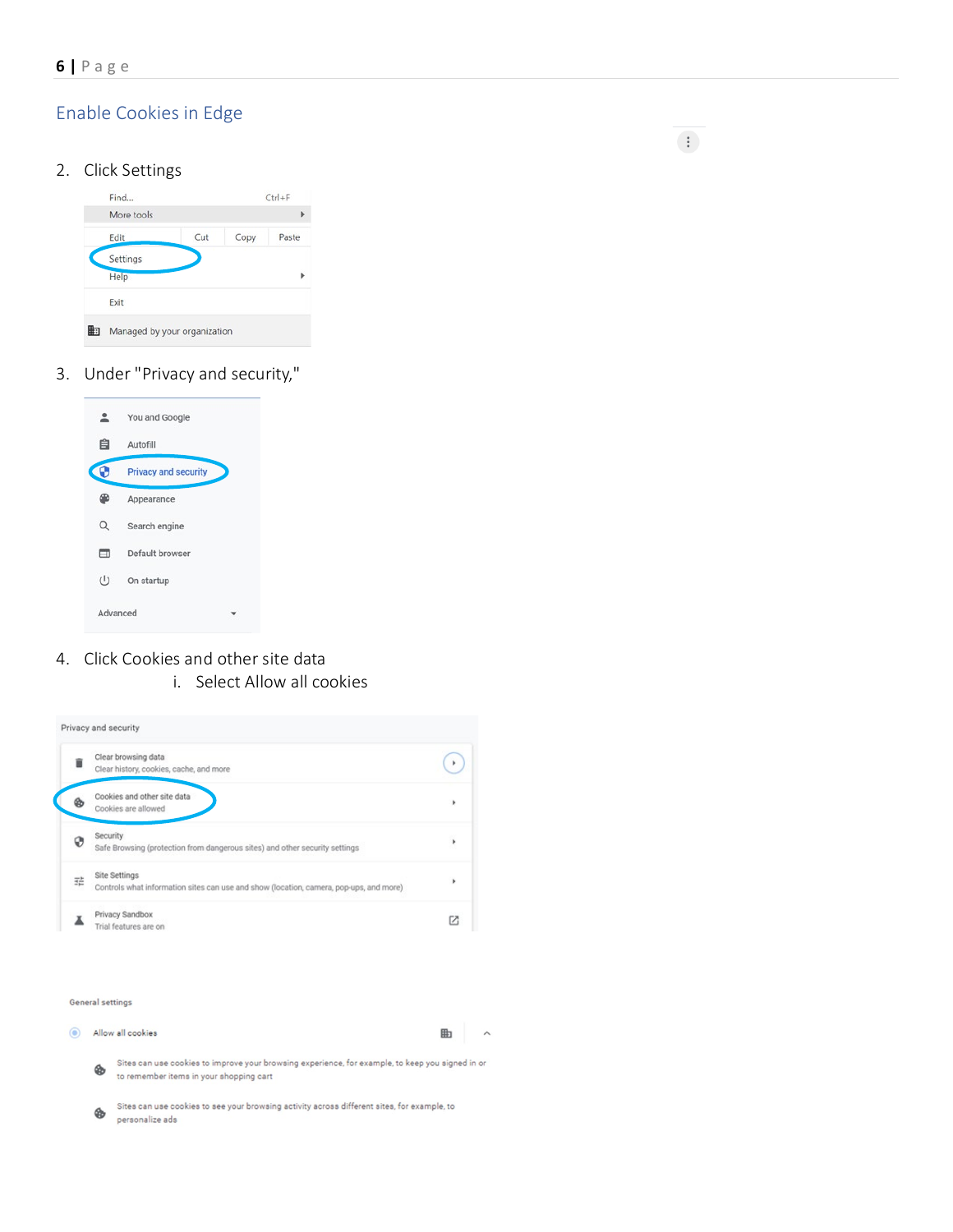# <span id="page-7-0"></span>Block or allow pop-ups in Chrome

# Ex

# <span id="page-7-1"></span>Change your default pop-ups & redirects settings

|   |                              |     | i<br>⋋ |            |
|---|------------------------------|-----|--------|------------|
|   | Find                         |     |        | $Ctrl + F$ |
|   | More tools                   |     |        |            |
|   | Edit                         | Cut | Copy   | Paste      |
|   | Settings                     |     |        |            |
|   | Help                         |     |        |            |
|   | Exit                         |     |        |            |
| ▦ | Managed by your organization |     |        |            |

3. Under "Privacy and security," click Site settings.



4. Click Pop-ups and redirects.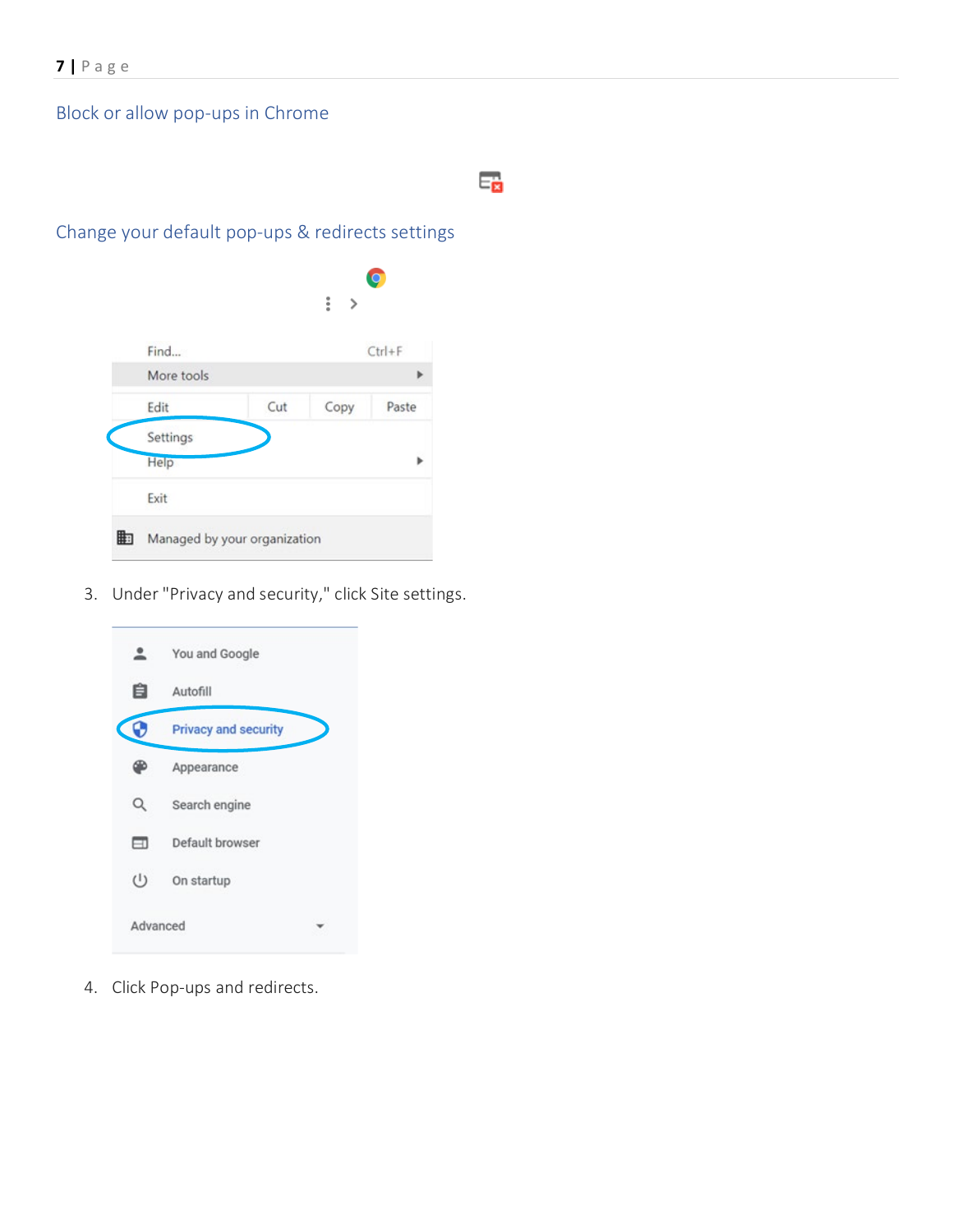|   | Privacy and security                                                                                    |   |
|---|---------------------------------------------------------------------------------------------------------|---|
|   | Clear browsing data<br>Clear history, cookies, cache, and more                                          |   |
| ゐ | Cookies and other site data<br>Cookies are allowed                                                      |   |
|   | Security<br>Safe Browsing (protection from dangerous sites) and other security settings                 | ٠ |
| 驻 | Site Settings<br>Controls what information sites can use and show (location, camera, pop-ups, and more) |   |
|   | Privacy Sandbox<br>Trial features are on                                                                |   |

5. Choose the option you want as your default setting.

| $\leftarrow$ | Pop-ups and redirects                                                                                    | Q Search |     |  |  |
|--------------|----------------------------------------------------------------------------------------------------------|----------|-----|--|--|
|              | Sites might send pop-ups to show ads, or use redirects to lead you to websites you may not want to visit |          |     |  |  |
|              | Default behavior                                                                                         |          |     |  |  |
|              | Sites automatically follow this setting when you visit them                                              |          |     |  |  |
| ◉            | $[7]$ Sites can send pop-ups and use redirects                                                           |          |     |  |  |
|              | $\mathbb{N}^n$ Don't allow sites to send pop-ups or use redirects                                        |          |     |  |  |
|              | <b>Customized behaviors</b><br>Sites listed below follow a custom setting instead of the default         |          |     |  |  |
|              | Not allowed to send pop-ups or use redirects                                                             |          | Add |  |  |
|              | No sites added                                                                                           |          |     |  |  |
|              | Allowed to send pop-ups and use redirects                                                                |          | Add |  |  |
|              | [*.]firstam.net<br>ශ                                                                                     |          | 冊   |  |  |

If you are still having issues, please email trd@firstam.com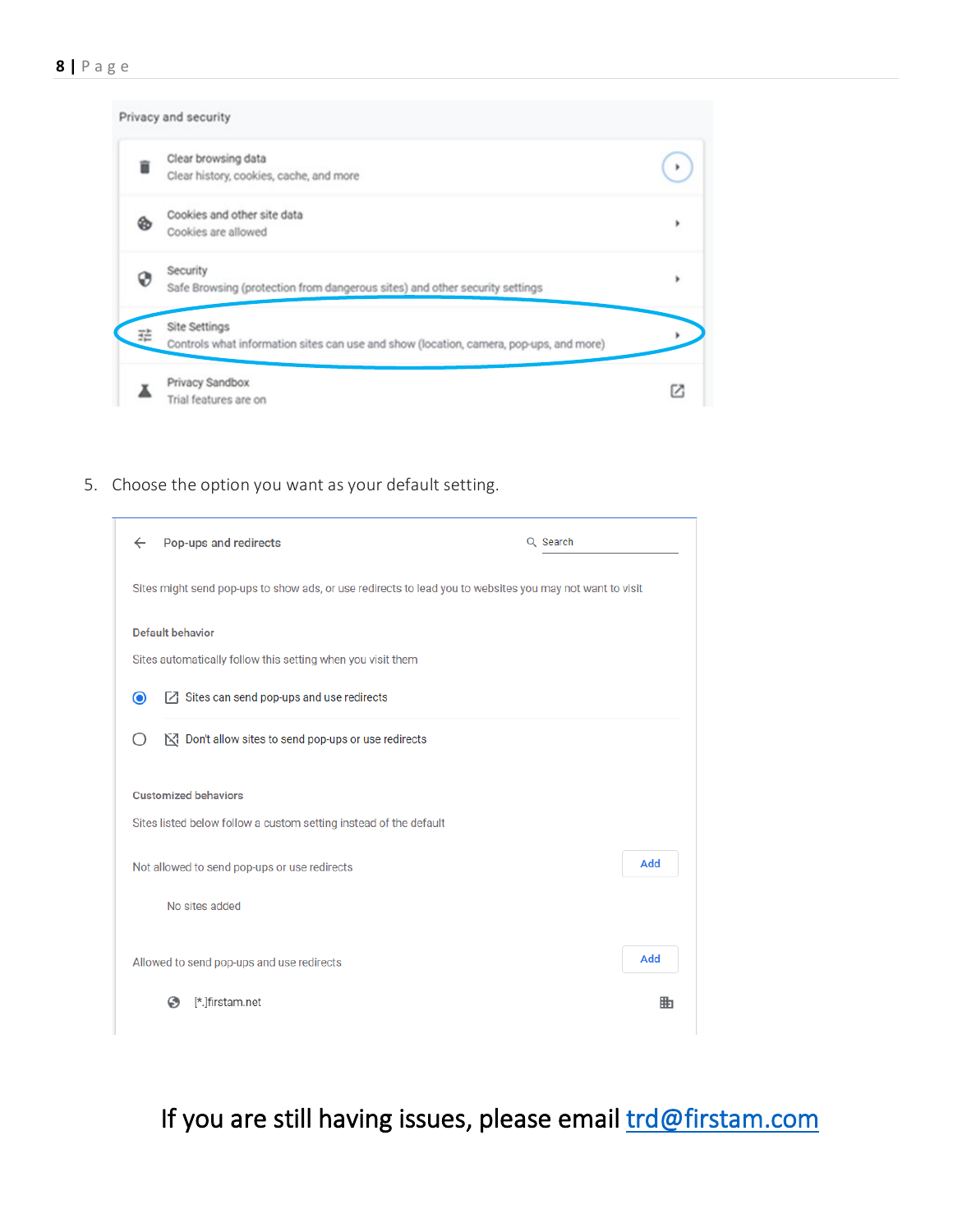

- <span id="page-9-0"></span>1. Launch the Microsoft Edge browser, click the 3 dots on the upper-right corner and select go to Settings and more (Alt+F) > Help and feedback menu and select "About Microsoft Edge."
- 2. Make sure your version is up to date.

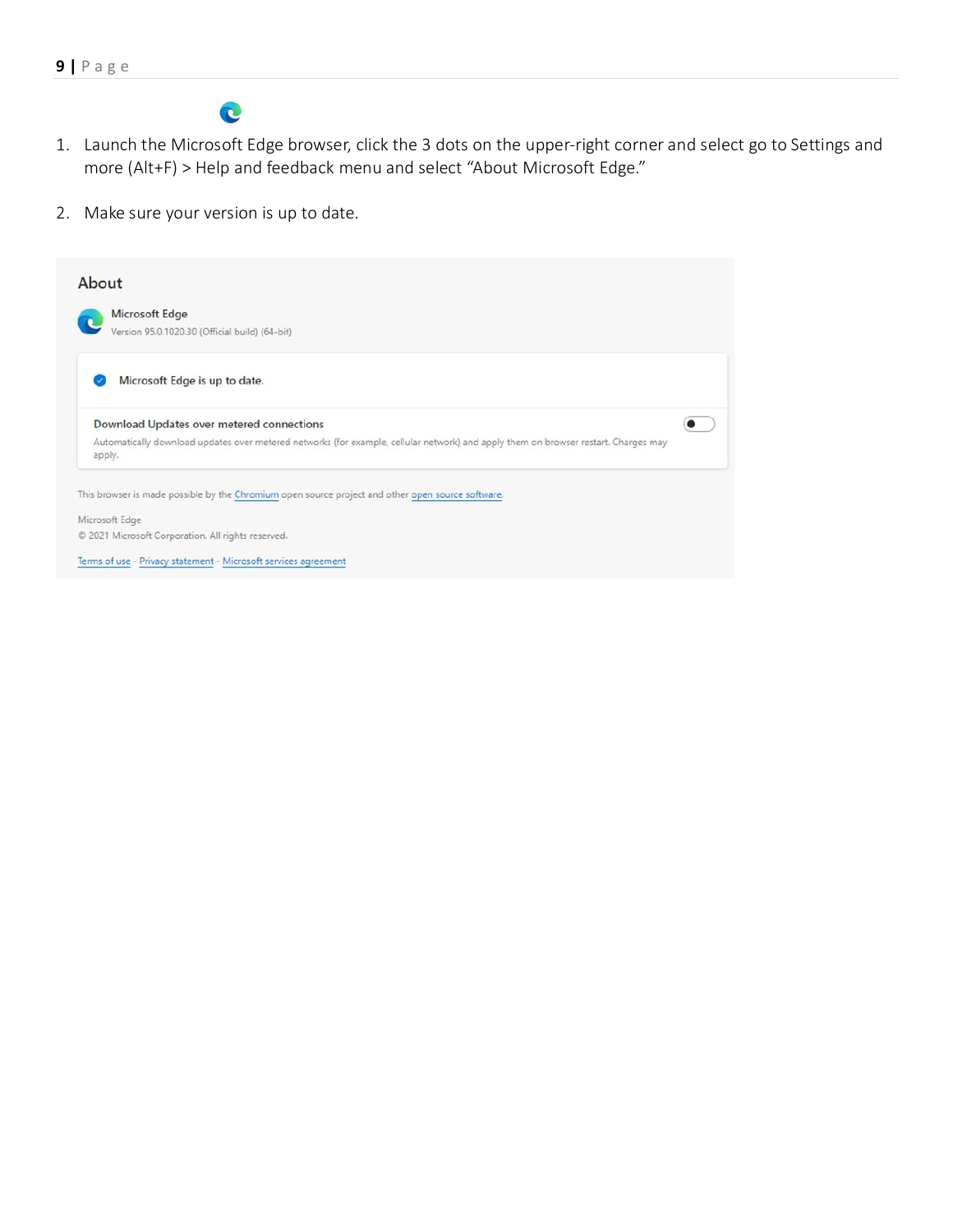### *Internet Browser Settings*

### <span id="page-10-0"></span>Compatibility View

There is no setting as "Compatibility Settings" /"Compatibility View Settings" in Microsoft Edge.

# <span id="page-10-1"></span>Clear Cached Files

- 1. Open Microsoft Edge.
- 2. Select Settings and more (the icon that looks like three dots).

| วั≡ | (中 |  |
|-----|----|--|
|     |    |  |

3. Select Settings.



4. In the Settings sidebar, select Privacy, search and services.



5. Under Clear browsing data, select Choose what to clear.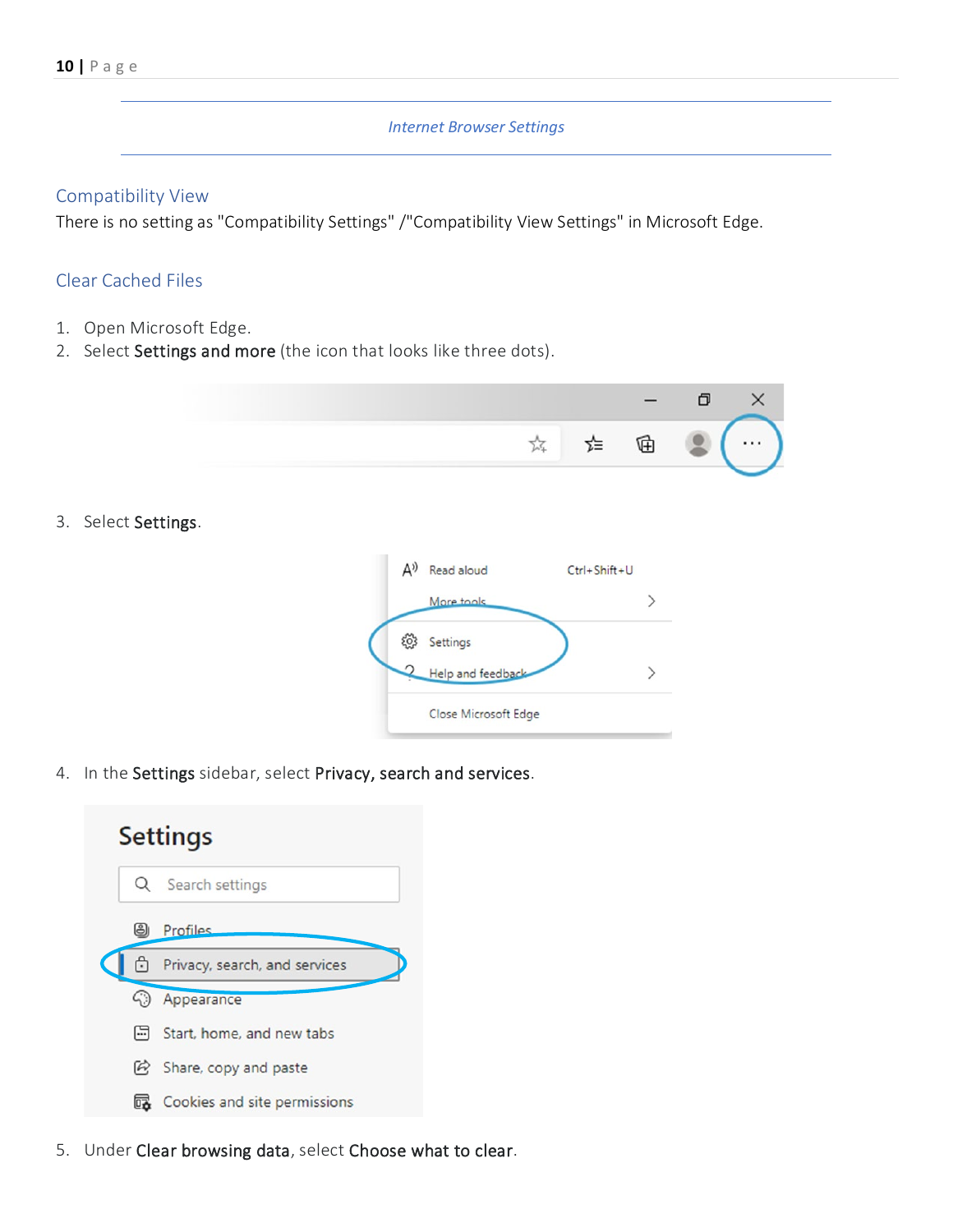| Clear browsing data                                                                                                |                      |
|--------------------------------------------------------------------------------------------------------------------|----------------------|
| This includes history, passwords, cookies, and more. Only data from this profile will be deleted. Manage your data |                      |
| Clear browsing data now                                                                                            | Choose what to clear |
| Choose what to clear every time you close the browser                                                              |                      |

6. In Clear browsing data, select the check box for each type of data, such as browsing history, cookies, and passwords, you want to clear from the cache.

| <b>Settings</b>                                                         | Websites use trackers to collect info about your browsing. Websites may use this info to improve sites and show<br>you content like personalized ads. Some trackers collect and send your info to sites you haven't visited. Learn<br>more |                                                                       |
|-------------------------------------------------------------------------|--------------------------------------------------------------------------------------------------------------------------------------------------------------------------------------------------------------------------------------------|-----------------------------------------------------------------------|
| Q Search settings                                                       | <b>Tracking prevention</b>                                                                                                                                                                                                                 | $\bullet$                                                             |
| 同<br><b>Profiles</b>                                                    |                                                                                                                                                                                                                                            |                                                                       |
| <b>Privacy and Services</b><br>☜<br>Appearance<br>On Startup<br>$\circ$ | $\times$<br><b>Clear browsing data</b><br>sites.<br>Time range                                                                                                                                                                             | <b>Strict</b><br>· Blocks a majority of trackers<br>from all sites    |
| New Tab Page                                                            | <b>Skely be</b><br><b>Last Hour</b>                                                                                                                                                                                                        | - Content and ads will likely<br>have minimal personalization         |
| <b>Site Permissions</b><br>示<br>Downloads                               | ected<br>$\checkmark$ Browsing history<br>2 items. Includes autocompletions in the address bar.                                                                                                                                            | · Parts of sites might not work<br>· Blocks known harmful<br>trackers |
| Languages<br>品<br><b>Printers</b><br><b>吕</b> System                    | Download history<br>$\checkmark$<br>None<br>Cookies and other site data<br>$\checkmark$<br>From 12 sites. Signs you out of most sites.                                                                                                     |                                                                       |
| <b>Reset Settings</b>                                                   | Cached images and files<br>$\checkmark$<br>Frees up 11.1 MB. Some sites may load more slowly on                                                                                                                                            |                                                                       |
| Phone and Other Devices                                                 | your next visit.<br><b>Private</b>                                                                                                                                                                                                         |                                                                       |
| About Microsoft Edge<br>æ                                               | <b>Clear Now</b><br>Cancel                                                                                                                                                                                                                 |                                                                       |
|                                                                         | This includes history, passwords, cookies, and more. Only data from this profile will be deleted. Manage your data                                                                                                                         |                                                                       |

- 7. From the Time range list, select how far back Microsoft Edge should empty the cache (for example, everything for the past hour, for the past seven days, or for all time).
- 8. Select Clear now.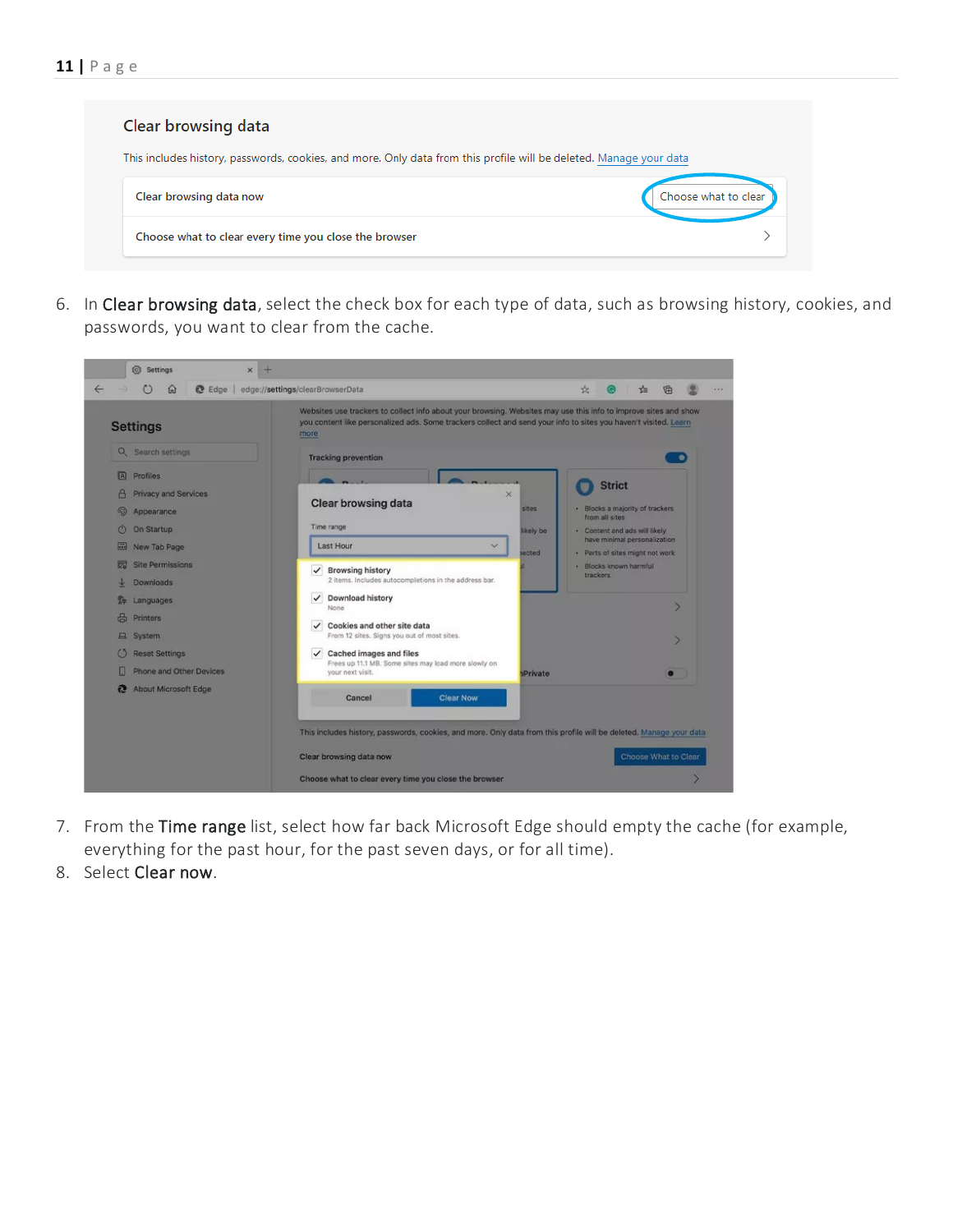# <span id="page-12-0"></span>How to Clear the Cache When You Close the Browser Window

To clear the cache automatically every time you close the browser window. To do so, follow the above steps 1 - 4 and complete the following steps.

| $\circ$<br>$\Omega$                  | @ Edge edge://settings/privacy<br><b>BIDEKS KOOWIT THEITHUL UWEKETS</b>                                             | ☆<br>×.<br>DIUCKS KIRJAYII NATIONIU MACKETS           |  |
|--------------------------------------|---------------------------------------------------------------------------------------------------------------------|-------------------------------------------------------|--|
| <b>Settings</b>                      | <b>Blocked trackers</b>                                                                                             |                                                       |  |
| $O$ Search settings                  | View the sites that we've blocked from tracking you                                                                 |                                                       |  |
| <b>A</b> Profiles                    | <b>Exceptions</b><br>Allow all trackers on sites you choose                                                         |                                                       |  |
| A Privacy and services               | Always use "Strict" tracking prevention who                                                                         | Choose what to clear every time you close the browser |  |
| <b>S</b> Appearance                  |                                                                                                                     |                                                       |  |
| $\circ$<br>On startup                | Clear browsing data                                                                                                 |                                                       |  |
| New tab page                         |                                                                                                                     |                                                       |  |
| 愿<br>Site permissions                | This includes history, passwords, cookies, and more. Only data from this r, ofile will be deleted. Manage your data |                                                       |  |
| Downloads                            | Clear browsing data now                                                                                             | Choose what to clear                                  |  |
| <b>Re</b> Languages                  | Choose what to clear every time you close the browser                                                               |                                                       |  |
| <b>ed</b> Printers                   |                                                                                                                     |                                                       |  |
| <b>吕</b> System                      | Privacy                                                                                                             |                                                       |  |
| $\circ$<br>Reset settings            |                                                                                                                     |                                                       |  |
| Π<br>Phone and other devices         | Select your privacy settings for Microsoft Edge. Learn more about these settings                                    |                                                       |  |
| About Microsoft Edge<br>$\mathbf{c}$ | Send "Do Not Track" requests                                                                                        | $\bullet$                                             |  |
|                                      | Allow sites to check if you have payment methods saved                                                              |                                                       |  |
|                                      | Manage certificates                                                                                                 | 17                                                    |  |
|                                      | Manage HTTPS/SSL certificates and settings                                                                          |                                                       |  |

5. Under Clear browsing data, select Choose what to clear every time you close the browser.

6. In Clear browsing data on close, select the option beside each cache you want to clear when you close a browser window.

| Privacy, search, and services / Clear browsing data on close                                           |     |
|--------------------------------------------------------------------------------------------------------|-----|
| Choose what to clear every time you close the browser                                                  |     |
| <b>Browsing history</b><br>1,543 items. Includes autocompletions in the address bar.                   |     |
| <b>Download history</b><br>None                                                                        |     |
| Cookies and other site data<br>From 292 sites. Signs you out of most sites.                            |     |
| Don't clear<br>Cookies for the following sites won't be cleared when you close the browser.            | Add |
| No sites added                                                                                         |     |
| <b>Cached images and files</b><br>Frees up 154 MB. Some sites may load more slowly on your next visit. |     |
| <b>Passwords</b><br>18 passwords (for firstam.net, insightglobal.com, and 16 more, synced)             |     |
| Autofill form data (includes forms and cards)<br>14 addresses, 154 other suggestions (synced)          |     |
| <b>Site permissions</b><br>4 sites                                                                     |     |
|                                                                                                        |     |

7. Close the Settings tab in Microsoft Edge.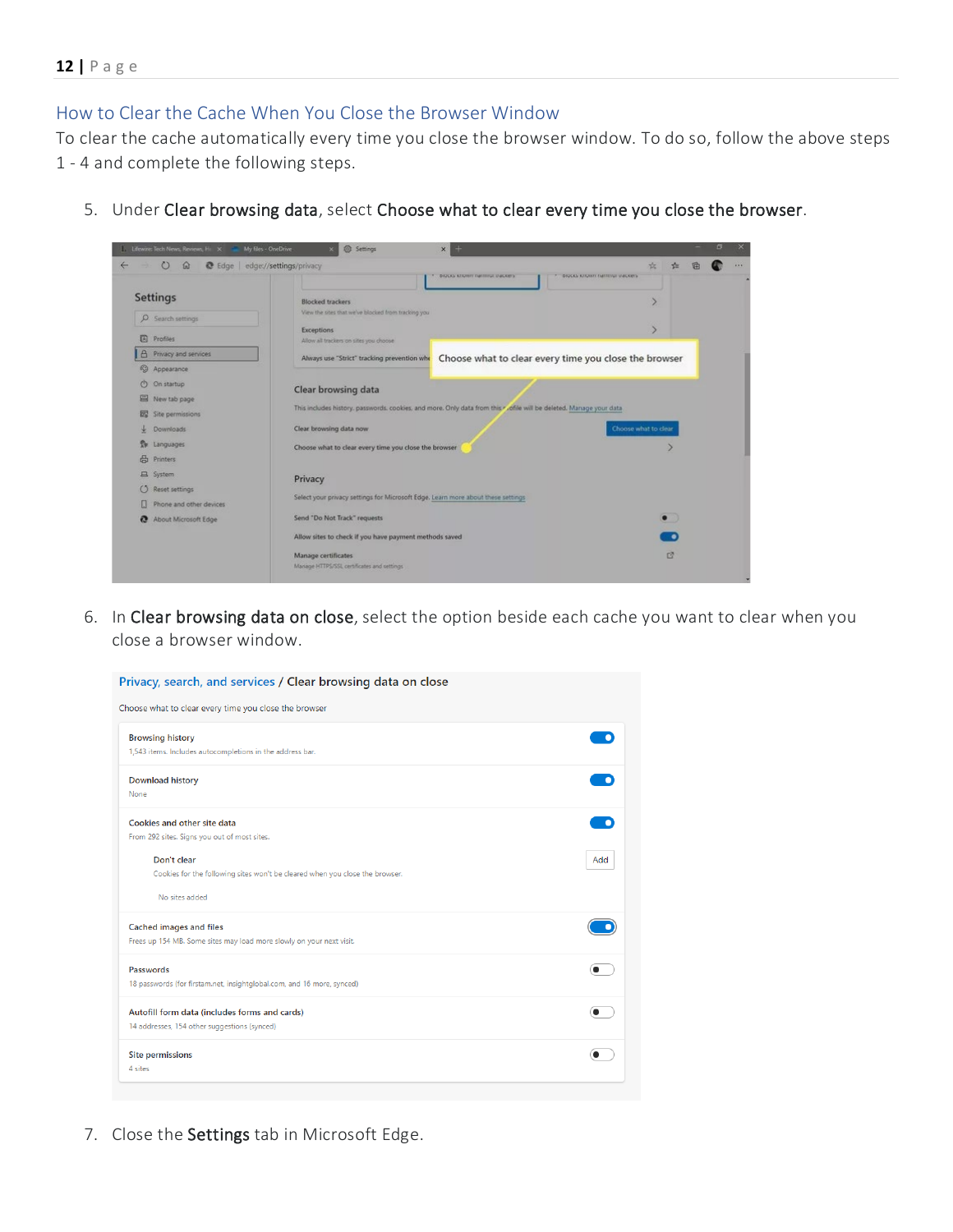### <span id="page-13-0"></span>Enable Cookies in Edge

- 1. Open Microsoft Edge.
- 2. Select Settings and more (the icon that looks like three dots).



3. Click it and Select the "Settings" menu item

|                    | A <sup>y</sup> | Read aloud           | Ctrl+Shift+U |  |
|--------------------|----------------|----------------------|--------------|--|
|                    |                | More tools           |              |  |
|                    | బ్ర            | Settings             |              |  |
|                    |                | Help and feedback    |              |  |
|                    |                | Close Microsoft Edge |              |  |
| hatismybrowser.com |                |                      |              |  |

4. In the Settings sidebar, select Cookies and site permissions.



5. Under Cookies and site permissions., select Manage and delete cookies and site data.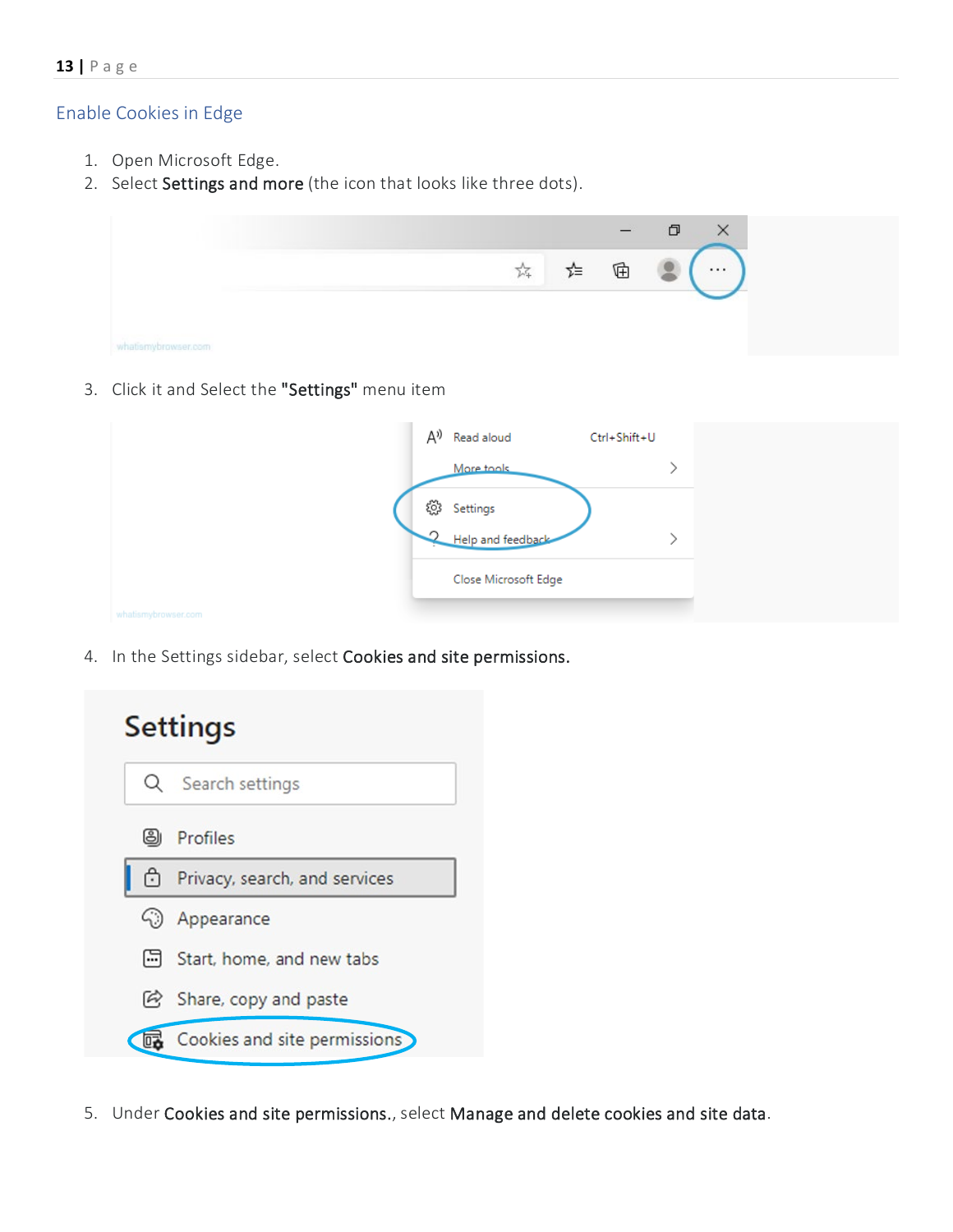

- 6. Under Manage and delete cookies and site data.
- 7. Edge gives you two controls for Cookie settings. They are controlled by clicking or sliding the control on the right.
	- 1. Allow sites to save and read cookie data (recommended)
	- 2. Block third-party cookies
	- 3. To enable or disable cookies, change the Allow sites to save and read cookie data setting. Most websites won't work if you don't enable this setting and we do recommend enabling allowing cookies.
	- 4. However, you may decide to block third party cookies by activating the Block third-party cookies control (so that it is slid to the right and longer blue).

| $\leftarrow$ Cookies and data stored / Cookies and site data                                                                          |  |
|---------------------------------------------------------------------------------------------------------------------------------------|--|
| Allow sites to save and read cookie data (recommended)                                                                                |  |
| <b>Block third-party cookies</b><br>When on, sites can't use cookies that track you across the web. Features on some sites may break. |  |
| Preload pages for faster browsing and searching<br>Uses cookies to remember your preferences, even if you don't visit those pages     |  |
| See all cookies and site data                                                                                                         |  |

### 8. Close the Settings tab

- 1. Once you've chosen your desired Cookies setting, the setting takes effect immediately. You can simply close the Advanced Settings menu and resume browsing.
- 2. You may also want to take a moment to [clear your cookies and history in Edge.](https://www.whatismybrowser.com/guides/how-to-clear-cookies-browsing-history-and-cache/edge)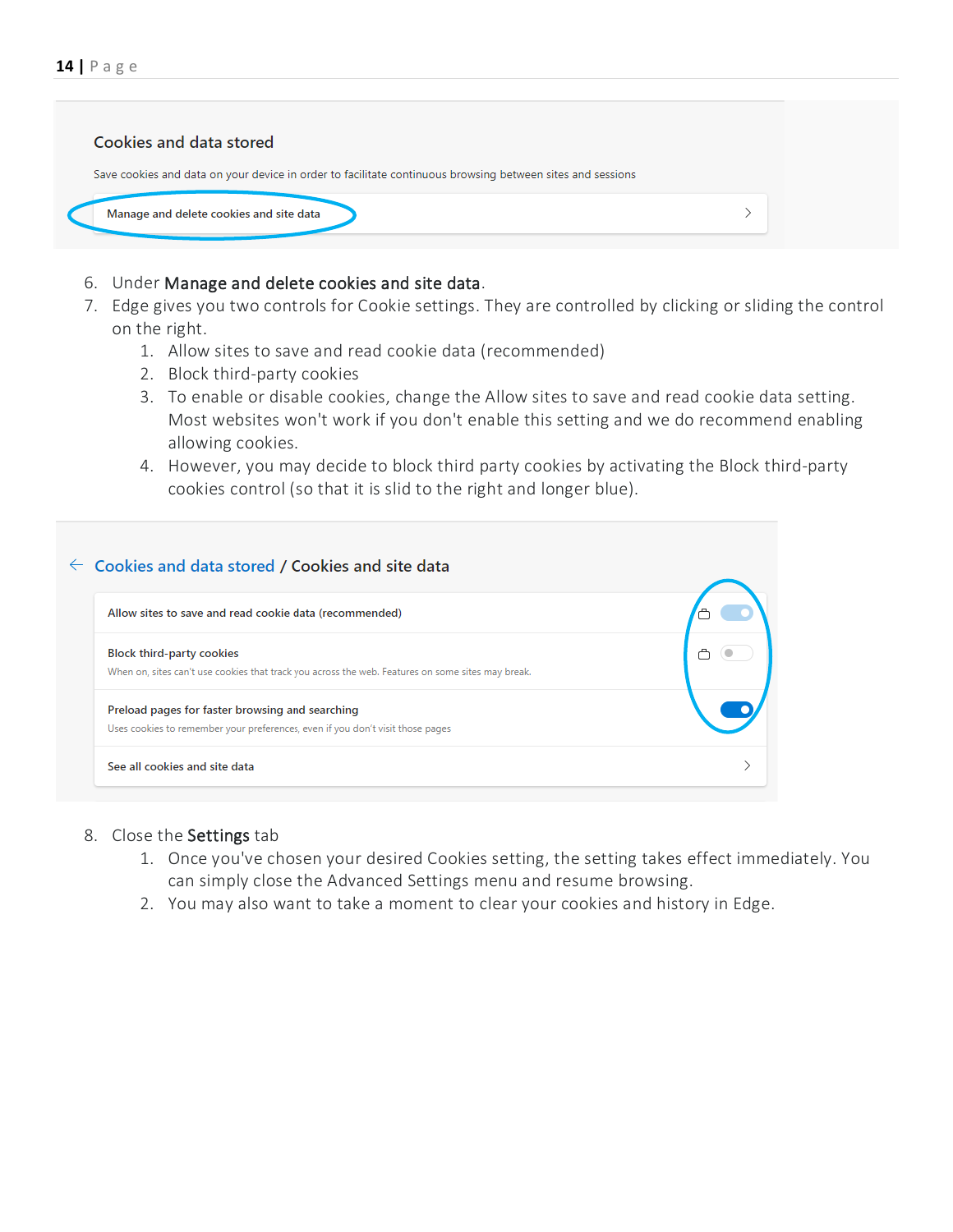### <span id="page-15-0"></span>To disable the pop-up blocker while on our website:

- 1. Open Microsoft Edge, then select "Menu" (3 dots icon on top right corner of the browser).
- 2. From the menu options, scroll down and click on "Settings".



3. Once the setting tab opens, select ""Cookies and site permissions" from the menu on the left.

Note: you may need to change the size of your browser window to view all the options on the webpage.



4. Scroll down and click on "Pop-ups and redirects".

Pop-ups and redirects

5. Under "Block (recommended)", click the toggle button to "off" to allow pop-ups. Note:

There is also an option to add specific websites on which you want to allow or block pop-ups. You can add Independent Study courses to your sites that "always allow popups". Our sites would be: [https://trd.firstam.com](https://trd.firstam.com/)